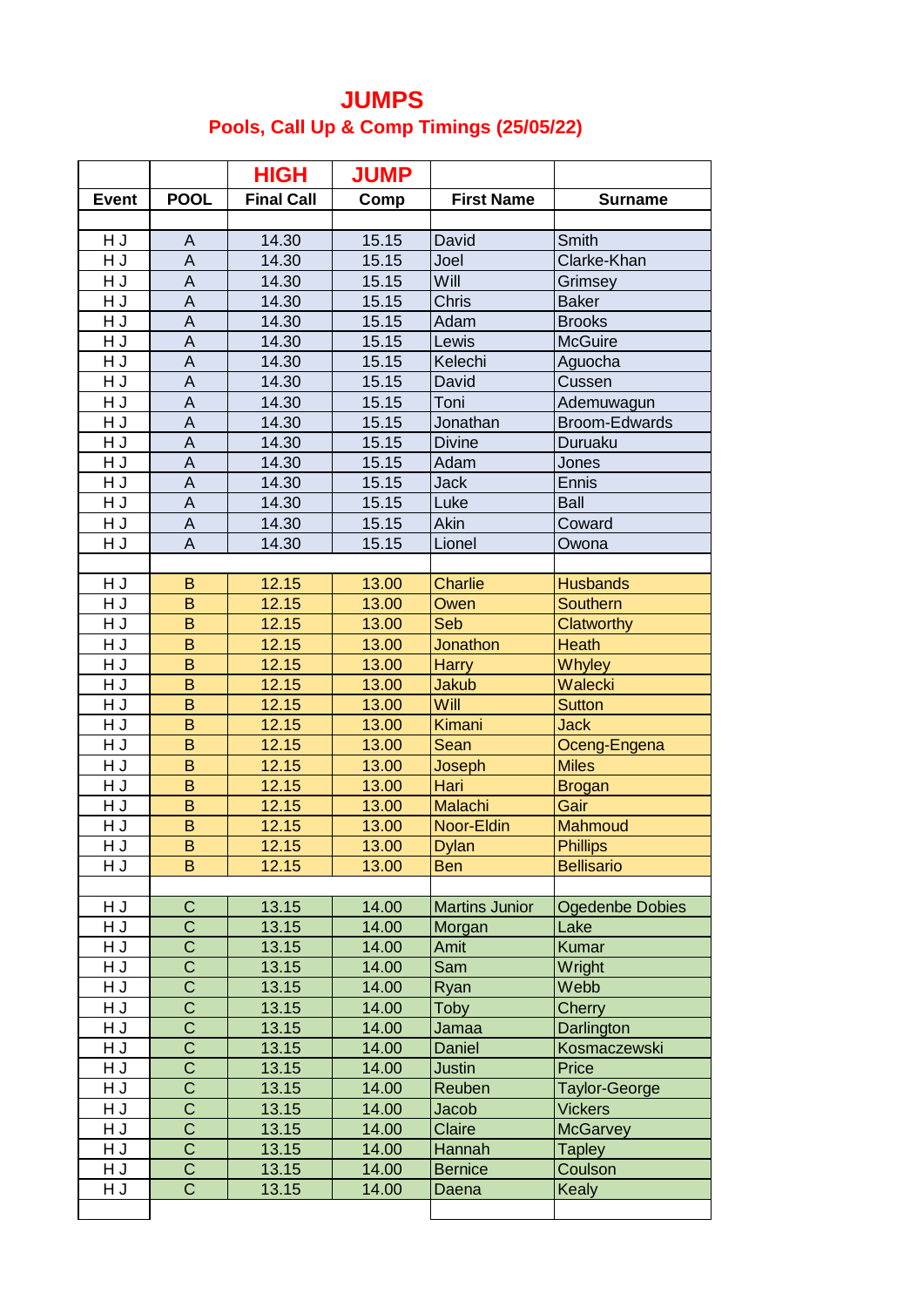| HJ        | D              | 10.00 | 10.45 | Emily             | Madden Forman    |
|-----------|----------------|-------|-------|-------------------|------------------|
| HJ        | D              | 10.00 | 10.45 | Lili              | Church           |
| HJ        | D              | 10.00 | 10.45 | Ciara             | Kennelly         |
| HJ        | D              | 10.00 | 10.45 | Shannon           | Craig            |
| H J       | D              | 10.00 | 10.45 | Halle             | Ferguson         |
| H J       | D              | 10.00 | 10.45 | <b>Evelyne</b>    | Fonteyne         |
| H J       | D              | 10.00 | 10.45 | Gracie            | Wall             |
| HJ        | D              | 10.00 | 10.45 | Jazmin            | Cooke            |
| $\sf H$ J | D              | 10.00 | 10.45 | <b>Bethany</b>    | Woodhead         |
| HJ        | $\overline{D}$ | 10.00 | 10.45 | Hollie            | Smith            |
| H J       | D              | 10.00 | 10.45 | <b>Lily</b>       | Holt             |
| HJ        | $\overline{D}$ | 10.00 | 10.45 | Rebecca           | Walker           |
| H J       | D              | 10.00 | 10.45 | Gabrielle         | Garber           |
| HJ        | D              | 10.00 | 10.45 | Gabriella         | Thoburn          |
| HJ        | $\overline{D}$ | 10.00 | 10.45 | Laura             | Armorgie         |
| H J       | D              | 10.00 | 10.45 | Jessica           | Gordon           |
|           |                |       |       |                   |                  |
| HJ        | E              | 11.00 | 11.45 | Lea               | Wenger           |
| <b>HJ</b> | Ē              | 11.00 | 11.45 | <b>Dahlia</b>     | Corp             |
| HJ        | Ē              | 11.00 | 11.45 | Lily              | <b>Bailey</b>    |
| H J       | Ē              | 11.00 | 11.45 | Erin              | <b>Troop</b>     |
| HJ        | Ē              | 11.00 | 11.45 | Evie              | <b>Moir</b>      |
| HJ        | Ē              | 11.00 | 11.45 | Samantha          | <b>Stubbs</b>    |
| HJ        | Ē              | 11.00 | 11.45 | <b>Saskia</b>     | Lean             |
| HJ        | Ē              | 11.00 | 11.45 | Ena               | Olivier          |
| HJ        | E              | 11.00 | 11.45 | <b>Mabel-Rose</b> | <b>Scales</b>    |
| HJ        | Ē              | 11.00 | 11.45 | Georgia           | Wharton          |
| HJ        | Ē              | 11.00 | 11.45 | <b>Natalie</b>    | Seyler           |
| HJ        | E              | 11.00 | 11.45 | <b>Arabella</b>   | Wilson           |
| H J       | Ē              | 11.00 | 11.45 | Lorna             | <b>Stenhouse</b> |
| HJ        | E              | 11.00 | 11.45 | <b>Hayley</b>     | <b>Dimond</b>    |
| H J       | Ē              | 11.00 | 11.45 | <b>Ursula</b>     | <b>Moore</b>     |
| HJ        | $\overline{E}$ | 11.00 | 11.45 | Anna              | Rogozha          |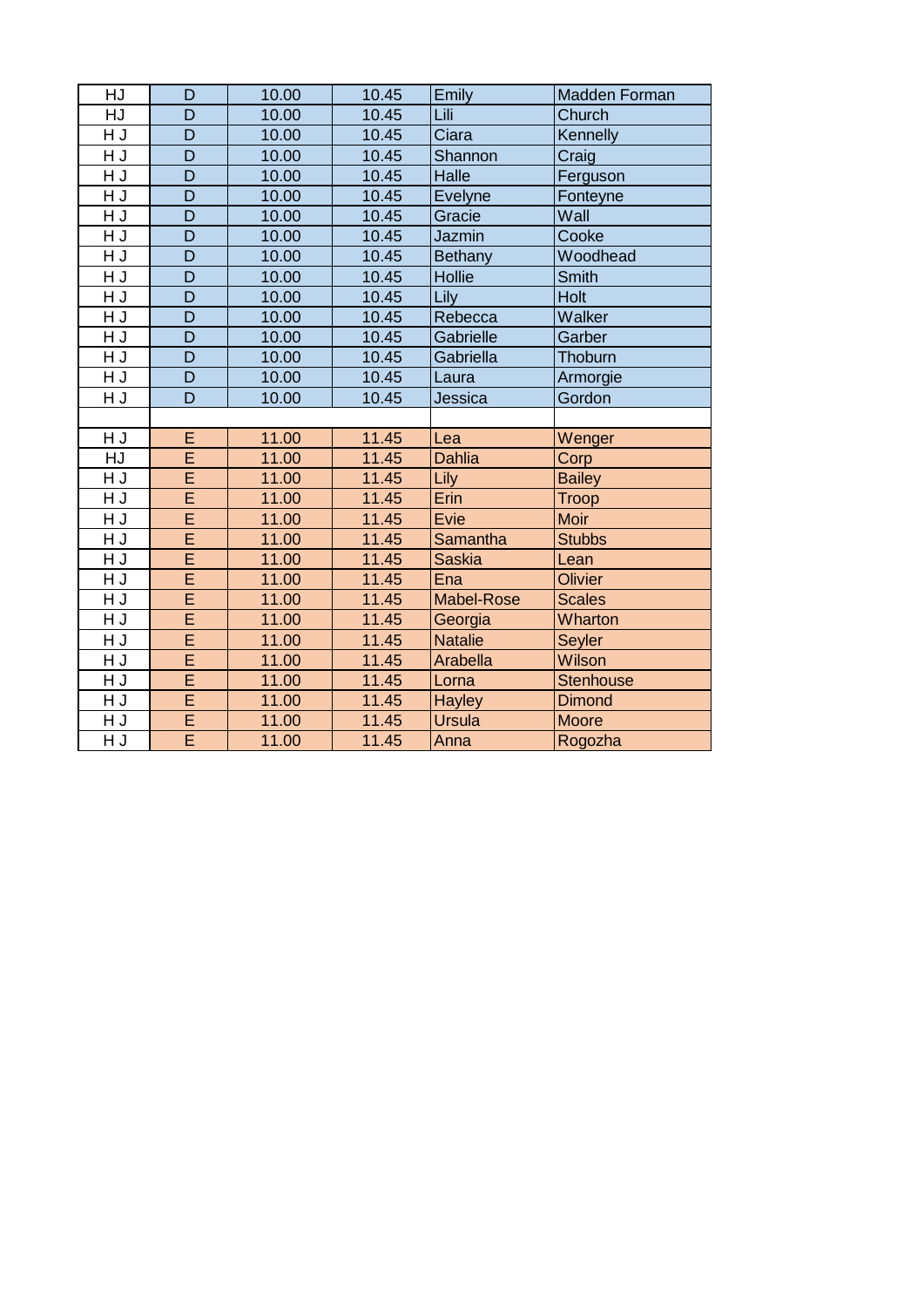|              |                                                | <b>LONG</b>       | <b>JUMP</b>    |                               |                           |
|--------------|------------------------------------------------|-------------------|----------------|-------------------------------|---------------------------|
|              |                                                |                   |                |                               |                           |
| <b>Event</b> | <b>POOL</b>                                    | <b>Final Call</b> | Comp           | <b>First Name</b>             | <b>Surname</b>            |
| LJ           | A                                              | 14.45             | 15.15          | Jacob                         | Fincham-Dukes             |
| LJ           | A                                              | 14.45             | 15.15          | Alexander                     | Farguharson               |
| LJ           | A                                              | 14.45             | 15.15          | James                         | Lelliott                  |
| LJ           | A                                              | 14.45             | 15.15          | Alessandro                    | Schenini                  |
| LJ           | $\boldsymbol{\mathsf{A}}$                      | 14.45             | 15.15          | Jack                          | Roach                     |
| LJ           | A                                              | 14.45             | 15.15          | Samuel                        | Khogali                   |
| LJ           | A                                              | 14.45             | 15.15          | Michael                       | Puplampu                  |
| LJ           | A                                              | 14.45             | 15.15          | Jake                          | <b>Burkey</b>             |
| LJ           | A                                              | 14.45             | 15.15          | Dominic                       | Ogbechie                  |
| LJ           | A                                              | 14.45             | 15.15          | Lucy                          | Hadaway                   |
| LJ           | A                                              | 14.45             | 15.15          | Rebecca                       | Chapman                   |
| LJ           | A                                              | 14.45             | 15.15          | Alice                         | <b>Hopkins</b>            |
| LJ           | A                                              | 14.45             | 15.15          | Charlotte                     | Jones                     |
| LJ           | A                                              | 14.45             | 15.15          | <b>Molly</b>                  | Palmer                    |
| LJ           | A                                              | 14.45             | 15.15          | Sarah                         | Warnock                   |
| LJ           | A                                              | 14.45             | 15.15          | Eljoné                        | Kruger                    |
|              |                                                |                   |                |                               |                           |
| LJ           | B                                              | 10.00             | 10.30          | <b>Ben</b>                    | <b>Fisher</b>             |
| LJ           | B                                              | 10.00             | 10.30          | Allan                         | <b>Hamilton</b>           |
| LJ           | $\mathsf B$                                    | 10.00             | 10.30          | Paul                          | Ogun                      |
| LJ           | B                                              | 10.00             | 10.30          | <b>Archie</b>                 | Yeo                       |
| LJ           | B                                              | 10.00             | 10.30          | <b>Trevor</b>                 | Alexanderson              |
| LJ           | B                                              | 10.00             | 10.30          | <b>Harry</b>                  | Crosby                    |
| LJ           | B                                              | 10.00             | 10.30          | <b>Ben</b>                    | <b>Sutton</b>             |
| LJ           | B                                              | 10.00             | 10.30          | Jordan                        | <b>Kelly</b>              |
| LJ           | B                                              | 10.00             | 10.30          | Adam                          | Lindo                     |
| LJ           | B                                              | 10.00             | 10.30          | <b>Rob</b>                    | Worman                    |
| LJ           | B                                              | 10.00             | 10.30          | <b>Samuel</b>                 | <b>Sherlock</b>           |
| LJ           | B                                              | 10.00             | 10.30          | Joshua                        | <b>Barrett-Mowatt</b>     |
| LJ           | B                                              | 10.00             | 10.30          | Sam                           | <b>Danson</b>             |
| LJ           | B                                              | 10.00             | 10.30          | <b>Jack</b>                   | Compton                   |
| LJ           | B                                              | 10.00             | 10.30          | <b>Toby</b>                   | <b>Hiller</b>             |
| LJ           | B                                              | 10.00             | 10.30          | Ogo                           | Anochirionye              |
|              |                                                |                   |                |                               |                           |
| LJ           | $\mathsf C$                                    | 12.45             | 13.15          | <b>Madeline</b>               | (F37)<br>Down             |
| LJ           | $\overline{\text{c}}$                          | 12.45             | 13.15          | <b>Dillon</b>                 | Ryan                      |
| LJ           | $\overline{\text{C}}$                          | 12.45             | 13.15          | Sara                          | Geary                     |
| LJ           | $\overline{\mathsf{C}}$                        | 12.45             | 13.15          | <b>Ruby</b>                   | <b>Jerges</b>             |
| LJ           | $\overline{\text{C}}$                          | 12.45             | 13.15          | Amy                           | Rolfe                     |
| LJ           | $\overline{\text{C}}$                          | 12.45             | 13.15          | Jessica                       | Lee                       |
| LJ           | $\overline{\text{C}}$                          | 12.45             | 13.15          | <b>Mary</b>                   | Adeniji                   |
| LJ           | $\overline{\text{c}}$<br>$\overline{\text{c}}$ | 12.45             | 13.15          | <b>Eloise</b>                 | Harvey                    |
| LJ<br>LJ     | $\overline{\text{C}}$                          | 12.45             | 13.15          | Seren                         | <b>Rodgers</b>            |
|              | $\overline{\text{C}}$                          | 12.45             | 13.15          | Olivia                        | Connor                    |
| LJ           | $\mathsf C$                                    | 12.45             | 13.15          | Amy                           | Hodgson                   |
| LJ<br>LJ     | $\overline{\text{c}}$                          | 12.45             | 13.15          | Rachel                        | Alexander                 |
| LJ           | $\overline{\text{c}}$                          | 12.45<br>12.45    | 13.15<br>13.15 | Liisa-Maria<br><b>Delleah</b> | <b>Truupold</b>           |
|              | $\mathsf C$                                    | 12.45             | 13.15          |                               | Belgrave<br><b>Elcock</b> |
| LJ<br>LJ     | $\overline{\text{c}}$                          |                   |                | <b>Mary</b>                   |                           |
|              |                                                | 12.45             | 13.15          | KiiKii                        | <b>Brown</b>              |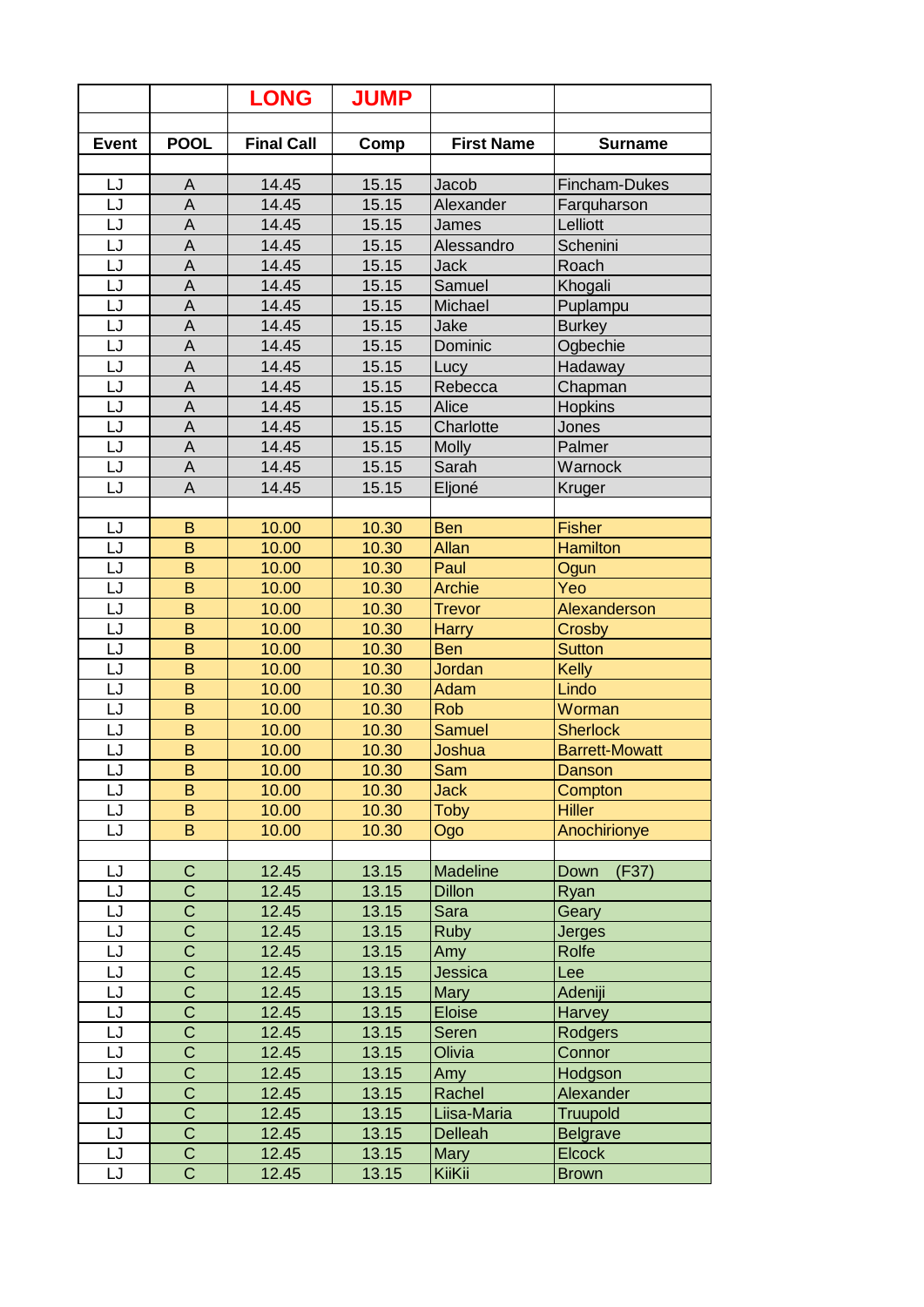|                           |                 | <b>TRIPLE</b>     | <b>JUMP</b>    |                   |                        |
|---------------------------|-----------------|-------------------|----------------|-------------------|------------------------|
| <b>Event</b>              | <b>POOL</b>     | <b>Final Call</b> | Comp           | <b>First Name</b> | <b>Surname</b>         |
|                           |                 |                   |                |                   |                        |
| T J                       | 9m              | 10.00             | 10.30          | <b>Belinda</b>    | Sergent                |
| T J                       | 9m              | 10.00             | 10.30          | Amy               | Warre                  |
| T J                       | 9m              | 10.00             | 10.30          | Olivia            | Reah                   |
| T J                       | 9m              | 10.00             | 10.30          | Victoria          | Oshunremi              |
| T J                       | 9 <sub>m</sub>  | 10.00             | 10.30          | Kacey             | <b>Walters</b>         |
| T J                       | 9m              | 10.00             | 10.30          | Khushbeen         | Waraich                |
| ΤJ                        | 9m              | 10.00             | 10.30          | Robyn             | <b>Taylor</b>          |
| T J                       | 9m              | 10.00             | 10.30          | Hazel             | Shanley                |
| ΤJ                        | 9m              | 10.00             | 10.30          | Amber             | <b>Purcell</b>         |
| ΤJ                        | 9m              | 10.00             | 10.30          | Amber             | <b>Brown</b>           |
| T J                       | 9m              | 10.00             | 10.30          | <b>Kelsey</b>     | Sutherland             |
| T J                       | 9m              | 10.00             | 10.30          | Sarah             | Melbourne              |
| $\overline{\mathsf{T}}$ J | 9m              | 10.00             | 10.30          | Morgan            | <b>Findlay</b>         |
| T J                       | 9m              | 10.00             | 10.30          | Shaya             | Van Houdt              |
| T J                       | 9m              | 10.00             | 10.30          | Shanara           | <b>Hibbert</b>         |
| T J                       | 9m              | 10.00             | 10.30          | Reese             | Robinson               |
|                           |                 |                   |                |                   |                        |
| T J                       | 11m             | 14.45             | 15.15          | <b>Sineade</b>    | Gutzmore               |
| $\overline{\mathsf{T}}$ J | 11m             | 14.45             | 15.15          | <b>Massi</b>      | Campbell               |
| T J                       | 11m             | 14.45             | 15.15          | <b>Matthew</b>    | Cox                    |
| ĪJ                        | 11 <sub>m</sub> | 14.45             | 15.15          | Aran              | Yavuz                  |
| T J                       | 11 <sub>m</sub> | 14.45             | 15.15          | <b>Shawn</b>      | Ampofo                 |
| T J                       | 11m             | 14.45             | 15.15          | Anand             | Patel                  |
| T J                       | 11 <sub>m</sub> | 14.45             | 15.15          | <b>Daniel</b>     | Ayodele                |
| T J                       | 11m             | 14.45             | 15.15          | Lia               | Stephenson             |
| T J                       | 11m             | 14.45             | 15.15          | Montana           | <b>Jackson</b>         |
| T J                       | 11 <sub>m</sub> | 14.45             | 15.15          | Lily              | <b>Hulland</b>         |
| T J                       | 11 <sub>m</sub> | 14.45             | 15.15          | Libby             | <b>White</b>           |
| T J                       | 11m             | 14.45             | 15.15          | Carolyn           | <b>Harvey</b>          |
| T J                       | 11m             | 14.45             | 15.15          | Nony              | Mordi                  |
| T J                       | 11 <sub>m</sub> | 14.45             | 15.15          | Saragh            | <b>Buggy</b>           |
| ΤJ                        | 11m             | 14.45             | 15.15          | Jahisha           | <b>Thomas</b>          |
| ŦJ                        | 11 <sub>m</sub> | 14.45             | 15.15          | Eavion            | Richardson             |
|                           |                 |                   |                |                   |                        |
| T J                       | 13m             | 12.30             | 13.00          | Nathan            | Fox                    |
| T J                       | 13m             | 12.30             | 13.00          | Michael           | Puplampu               |
| ΤJ                        | 13m             | 12.30             | 13.00          | Efe               | Uwaifo                 |
| T J                       | 13m             | 12.30             | 13.00          | Seun              | Okome                  |
| T J                       | 13m             | 12.30             | 13.00          | Chuko             | Cribb                  |
| ΤJ                        | 13m             | 12.30             | 13.00          | Jordan            | <b>Aki-Sawyerr</b>     |
| <b>TJ</b>                 | 13m             | 12.30             | 13.00          | Daniel            | Lewis                  |
| L T                       | 13m             | 12.30             | 13.00          |                   | <b>Dronfield</b>       |
| T J                       | 13m             | 12.30             | 13.00          | Toby<br>Armani    |                        |
|                           |                 |                   |                |                   | James                  |
| T J<br>T J                | 13m<br>13m      | 12.30             | 13.00<br>13.00 | Jacob<br>Jack     | <b>Booth</b><br>Hilton |
|                           |                 | 12.30             |                | Jason             |                        |
| ΤJ                        | 13m             | 12.30             | 13.00          |                   | Dankyi                 |
| T J<br>L T                | 13m             | 12.30             | 13.00          | <b>Theophilus</b> | Fadayiro<br>Goffin     |
|                           | 13m             | 12.30             | 13.00          | Louis<br>Nathan   |                        |
| <b>TJ</b>                 | 13m             | 12.30             | 13.00          |                   | Douglas                |
| ΤJ                        | 13m             | 12.30             | 13.00          | Joseph            | Gilkes                 |